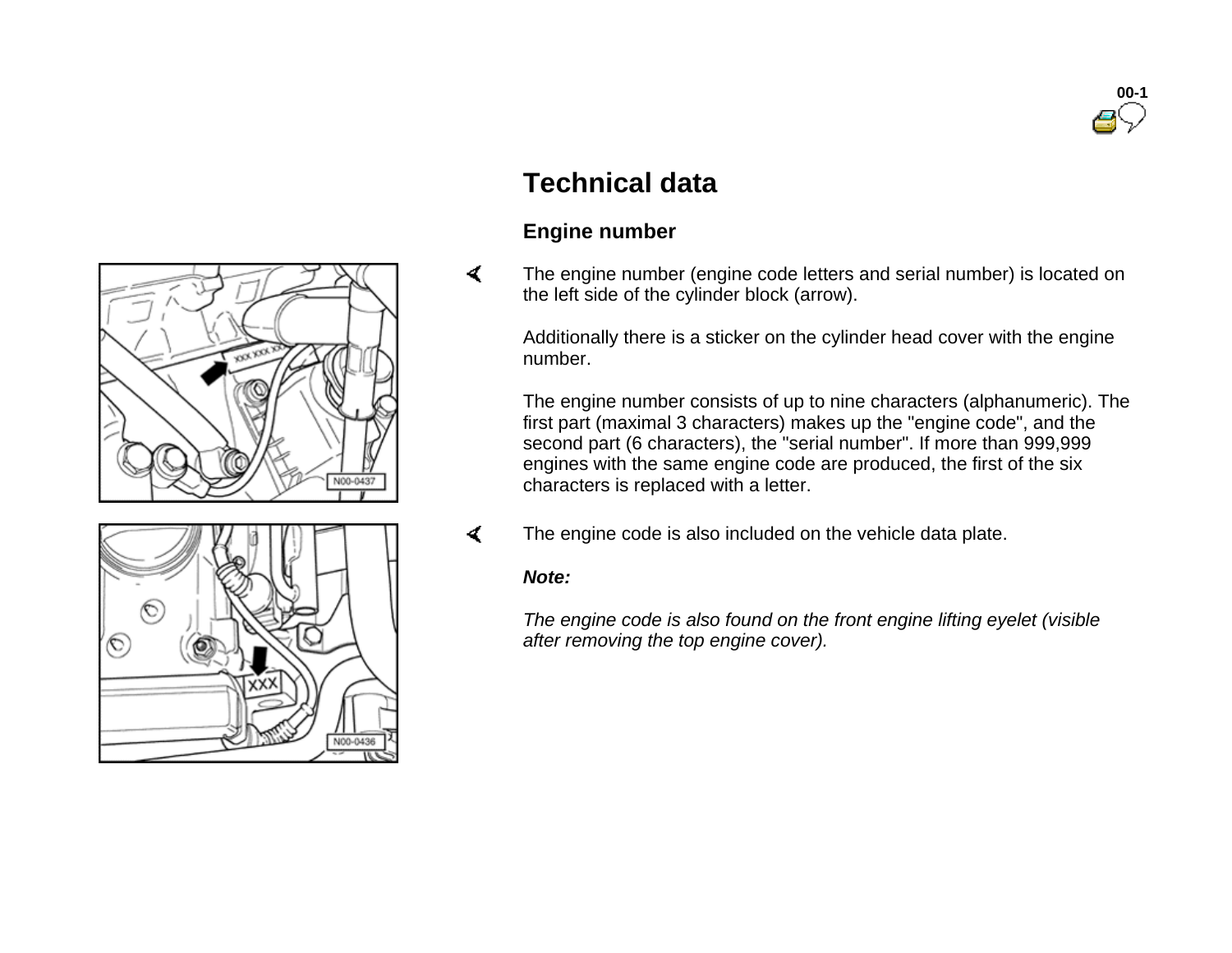**00-2**

#### **Engine data**

| <b>Code letters</b>                   |               | <b>AEB</b>      | <b>ATW</b>             |
|---------------------------------------|---------------|-----------------|------------------------|
| Manufacturing dates                   |               | 08.97 → 08.99   | $09.99 \triangleright$ |
| Displacement                          | liters        | 1.8             | 1.8                    |
| Output                                | kW at rpm     | 110/5700        | 110/5700               |
| Torque                                | Nm at rpm     | 210/1750 - 4600 | 210/1750 - 4600        |
| <b>Bore</b>                           | diameter (mm) | 81.0            | 81.0                   |
| <b>Stroke</b>                         | mm            | 86.4            | 86.4                   |
| Compression ratio                     |               | 9.5:1           | 9.5:1                  |
| <b>RON</b>                            | Minimum       | 95 unleaded     | 95 unleaded            |
| Fuel injection system                 |               | Motronic M3.8.2 | Motronic ME7.5         |
| Ignition system                       |               | Motronic M3.8.2 | Motronic ME7.5         |
| Emissions standard type               |               | <b>TLEV</b>     | LEV                    |
| Electronic Power Control (EPC) System |               | no              | yes                    |
| Knock sensor control                  |               | yes             | yes                    |
| On Board Diagnostic (OBD)             |               | yes             | yes                    |
| Oxygen sensor control                 |               | yes             | yes                    |
| Three-way catalyst                    |               | yes             | yes                    |